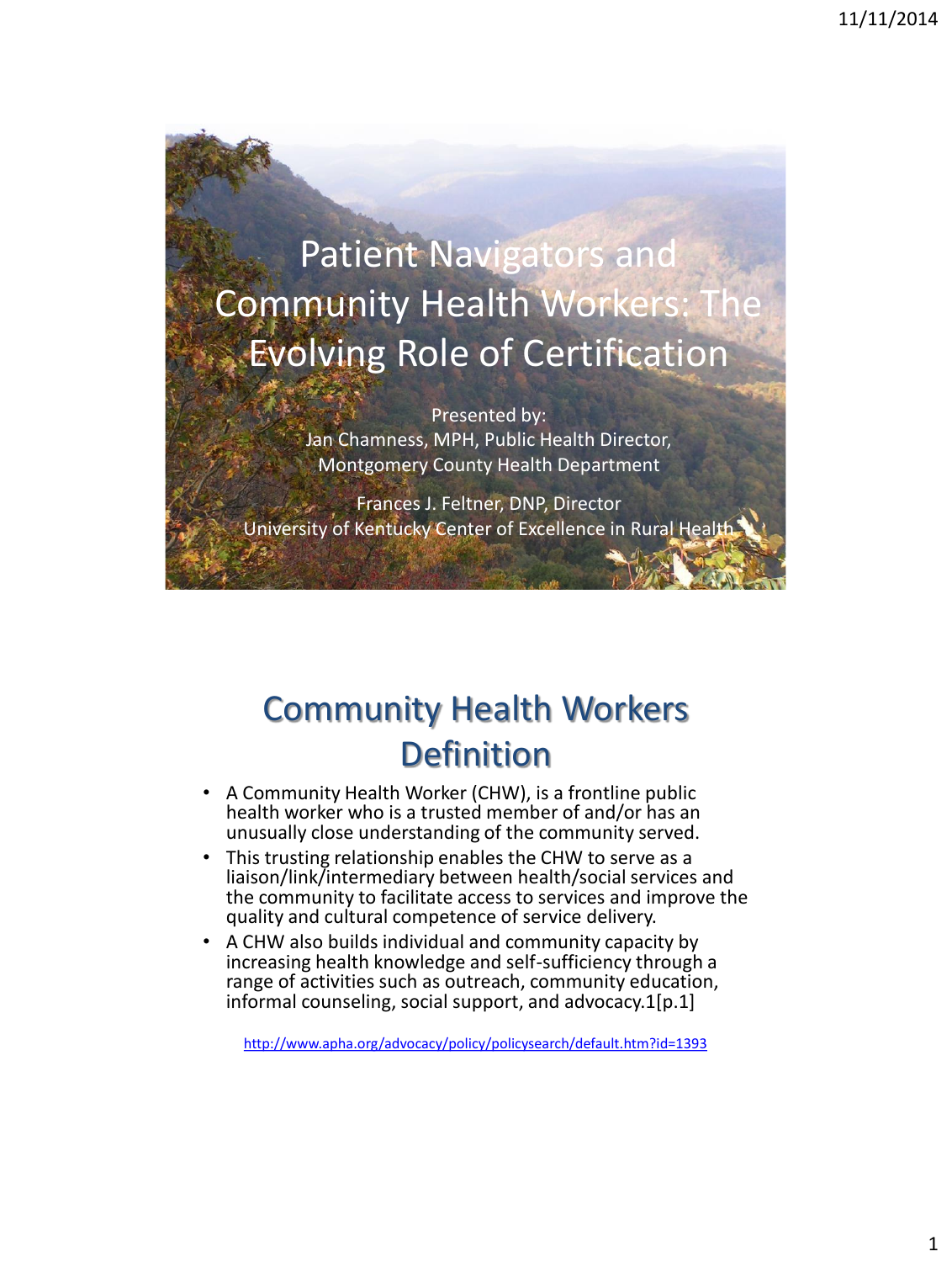## CHW Job Classification

- The United States Department of Labor, Bureau of Labor Statistics now recognizes and has classified the Community Health Worker title in category 21-1094. The job duties are described as:
- Assist individuals and communities to adopt healthy behaviors
- Conduct outreach for medical personnel or health organizations to implement programs in the community that promote, maintain, and improve individual and community health
- May provide information on available resources, provide social support and informal counseling, advocate for individuals and community health needs, and provide services such as first aid and blood pressure screening
- May collect data to help identify community health needs.

Excludes "Health Educators" (21-1091). <http://www.bls.gov/soc/2010/soc211094.htm>

## Today's Community Health Workers Roles

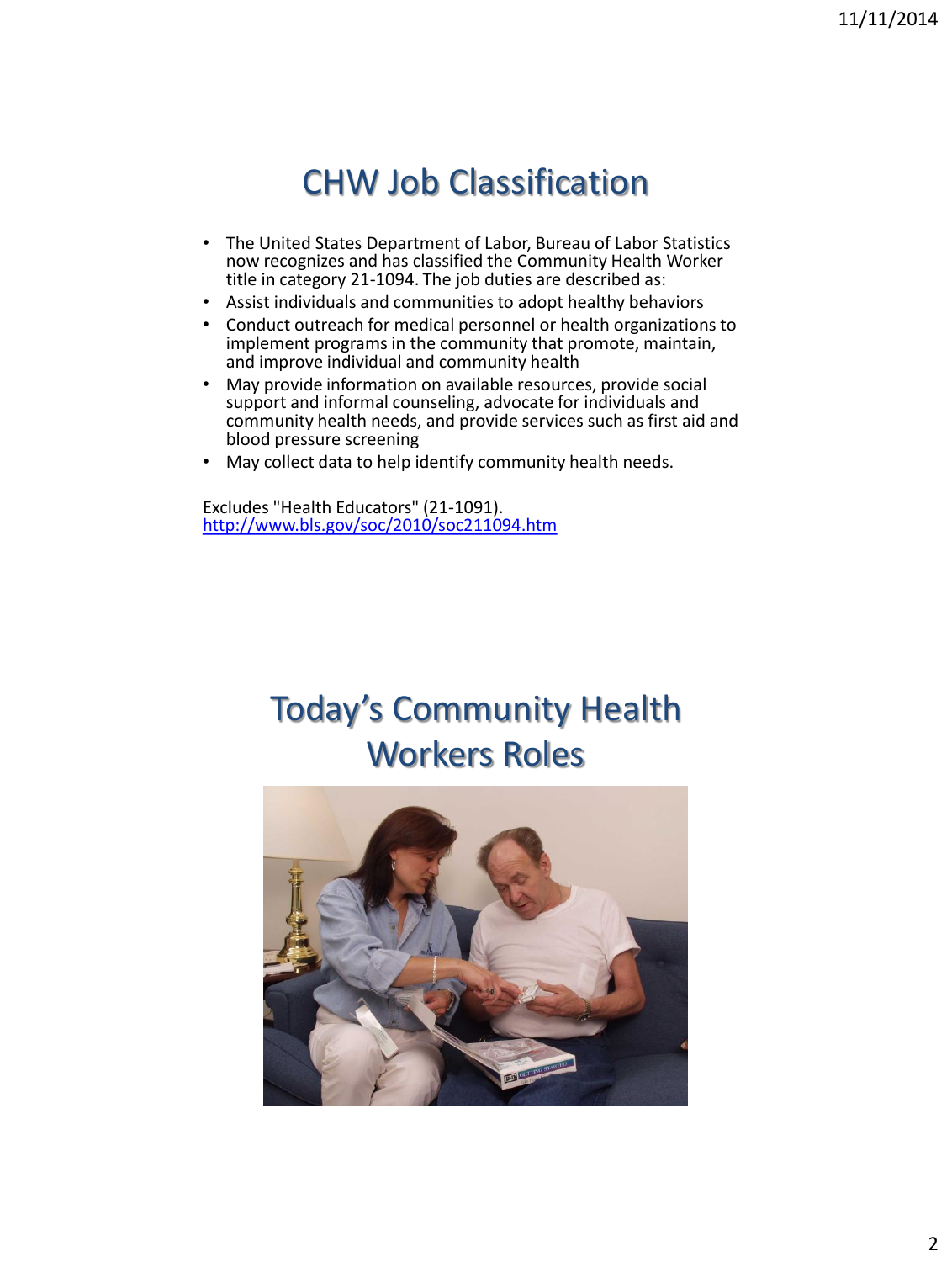### What CHWs Can Do

- In 2009, the Department of Labor Bureau of Labor Statistics created an occupation code for CHWs. This definition includes duties such as:
	- Assist individuals and communities to adopt healthy behaviors
	- Conduct outreach for medical personnel or health organizations to implement programs in the community that promote, maintain, and improve individual and community health
	- Provide information on available resources
	- Provide social support and informal counseling
	- Advocate for individuals and community health needs
	- Provide services such as first aid and blood pressure screening
	- May collect data to help identify community health needs
	- Excludes 'Health Educators'

### What CHWs Do

- The CHW also builds individual and community capacity by increasing health knowledge and selfsufficiency through a range of activities such as:
	- Outreach
	- Community education
	- Informal counseling
	- Social support
	- Advocacy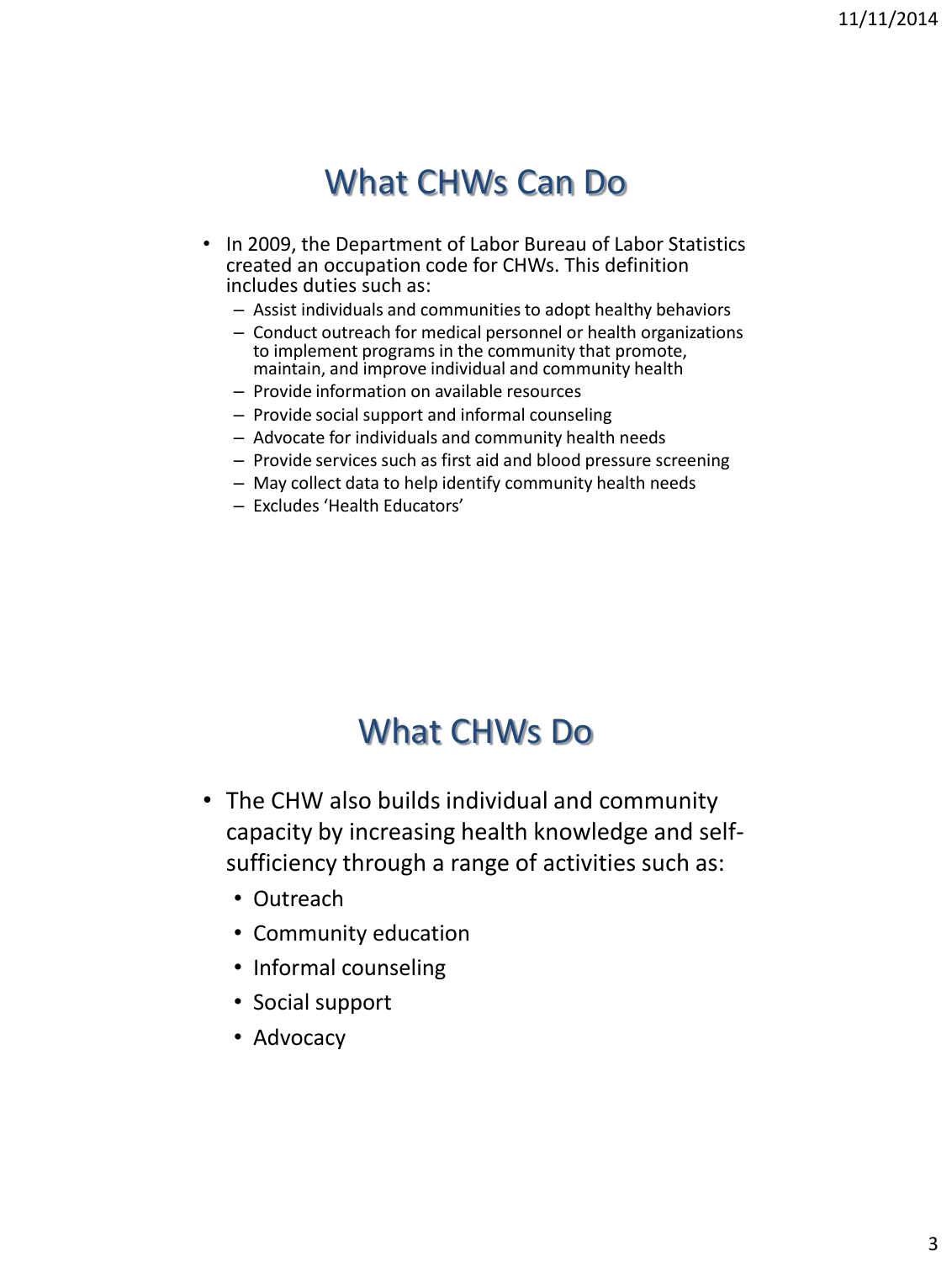### What CHWs Do (continued)

- Affect Health and Social Policy
- Provide Research Opportunities in reaching health disparities and most vulnerable populations
- Recruit study participants
- Administer Survey Instruments

# CHWs Build Community and Individual Capacity

- Outreach
- Community Education/Health Coaching
- Informal counseling
- Social Support
- Advocacy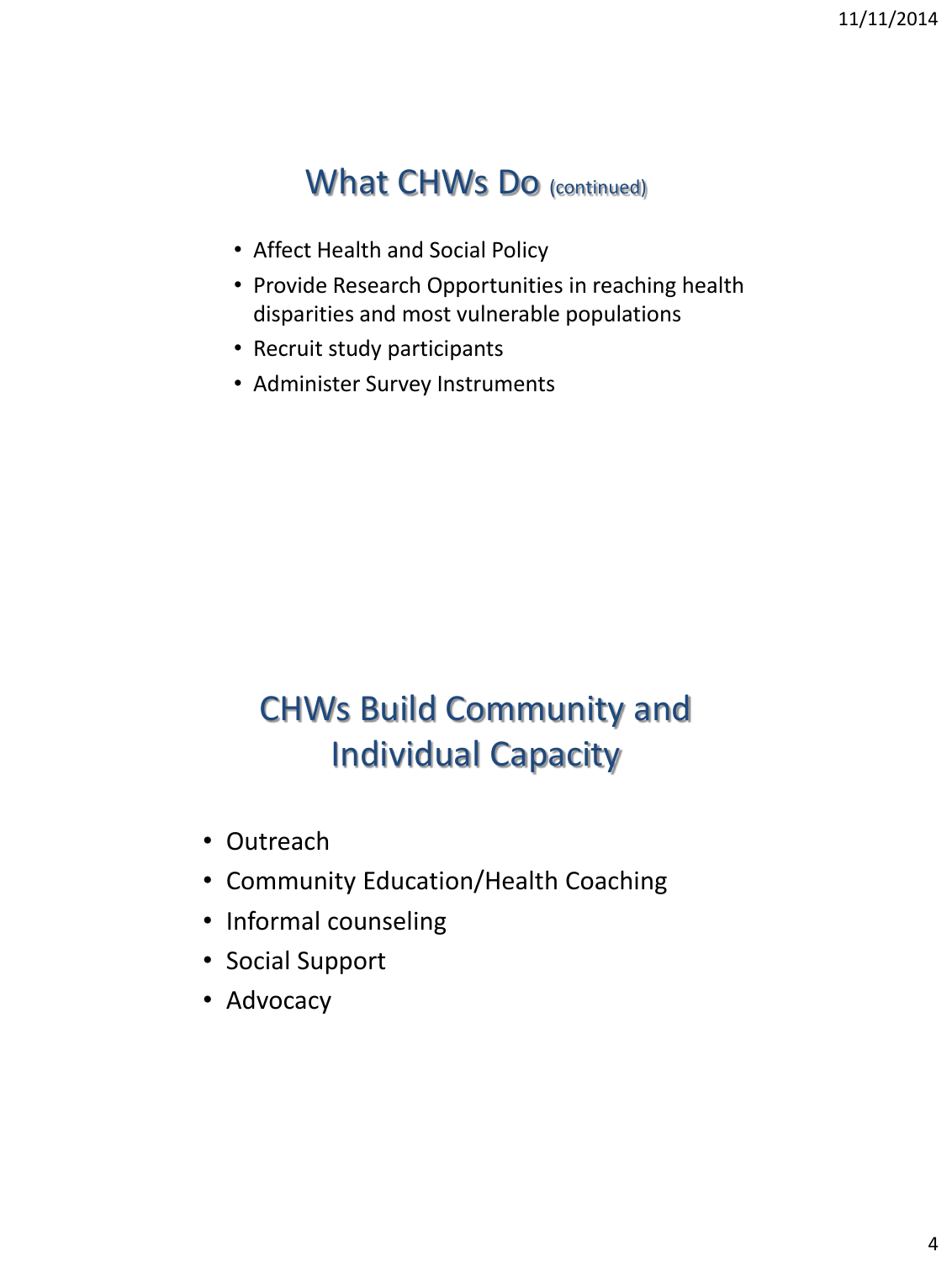# Integrated Care Team Model/ Patient Centered Medical Home

- Care Coordination
- Patient Navigation
- Chronic Disease Self Management

## **CHWs**

- –Do NOT provide clinical care
- –Do NOT provide clinical case management
- –Generally do NOT hold another professional license
- Expertise is based on shared life experience (and often culture) with people served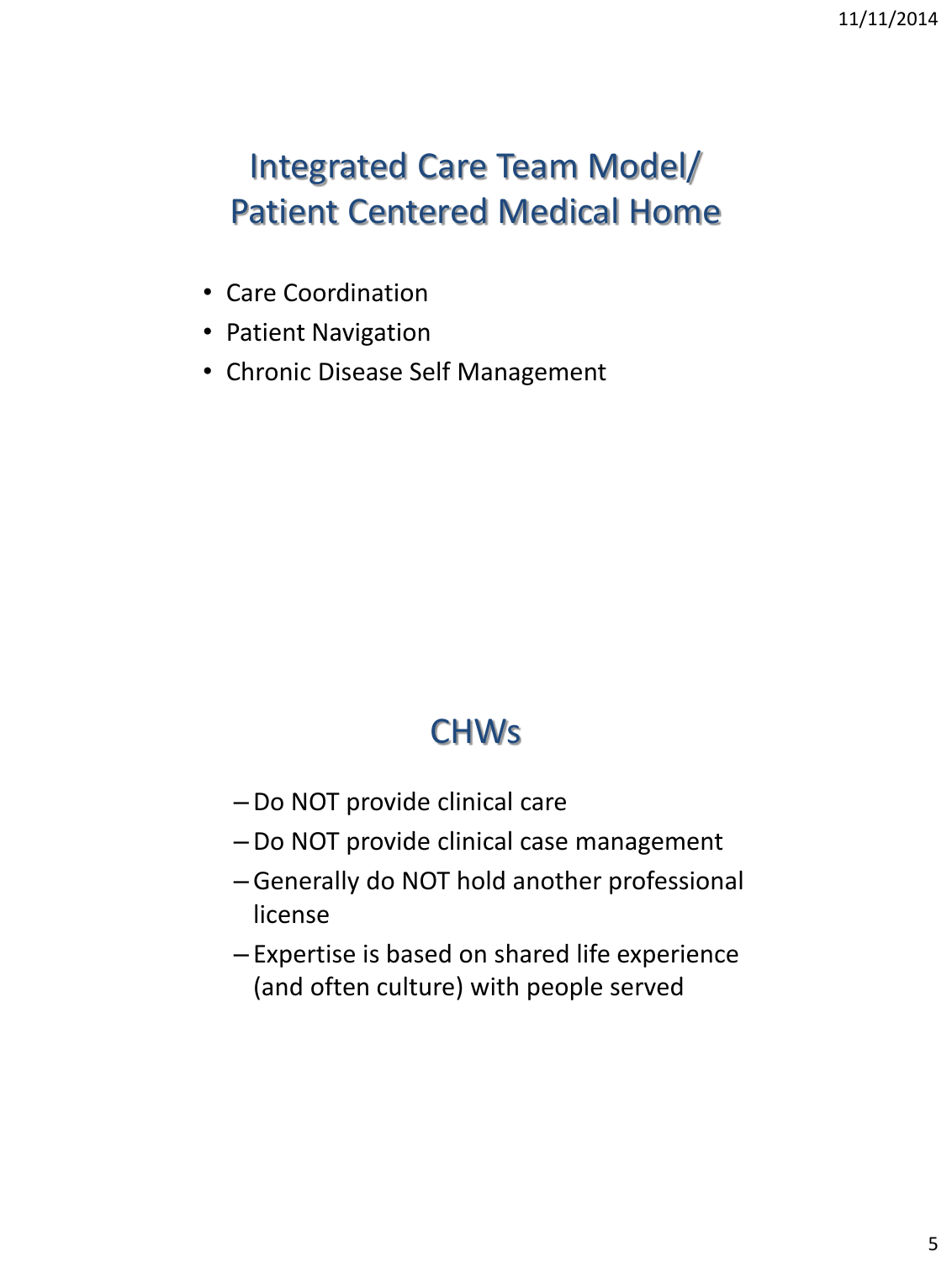## Job Titles for CHWs

- Community Health Educator
- Enrollment Worker
- Family Advocate
- Family Planning Counselor
- Family Support Worker
- Health Advocate
- Health Educator
- HIV Peer Advocate
- Outreach Worker
- Outreach Educator
- Patient Navigator
- Peer Advocate
- Peer Leader
- Promtora
- Promtor(a) de Salud
- Street Outreach Worker
- Doula

### Medicaid Will Allow Reimbursement for Community Health Worker Preventive Services!

- The Centers for Medicare and Medicaid Services (CMS) created a new rule which allows state Medicaid agencies to reimburse for preventive services provided by professionals that may fall outside of a state's clinical licensure system, as long as the services have been initially recommended by a physician or other licensed practitioner. The new rule for the first time offers state Medicaid agencies the option to reimburse for more community-based preventive services, including those of CHWs. The rule goes into effect on **January 1, 2014.**
- The new rule now states,
	- "(c) *Preventive services* means services recommended by a physician or other licensed practitioner of the healing arts acting within the scope of authorized practice under State law to—
		- 1. Prevent disease, disability, and other health conditions or their progression;
		- 2. Prolong life; and
		- 3. Promote physical and mental health and efficiency."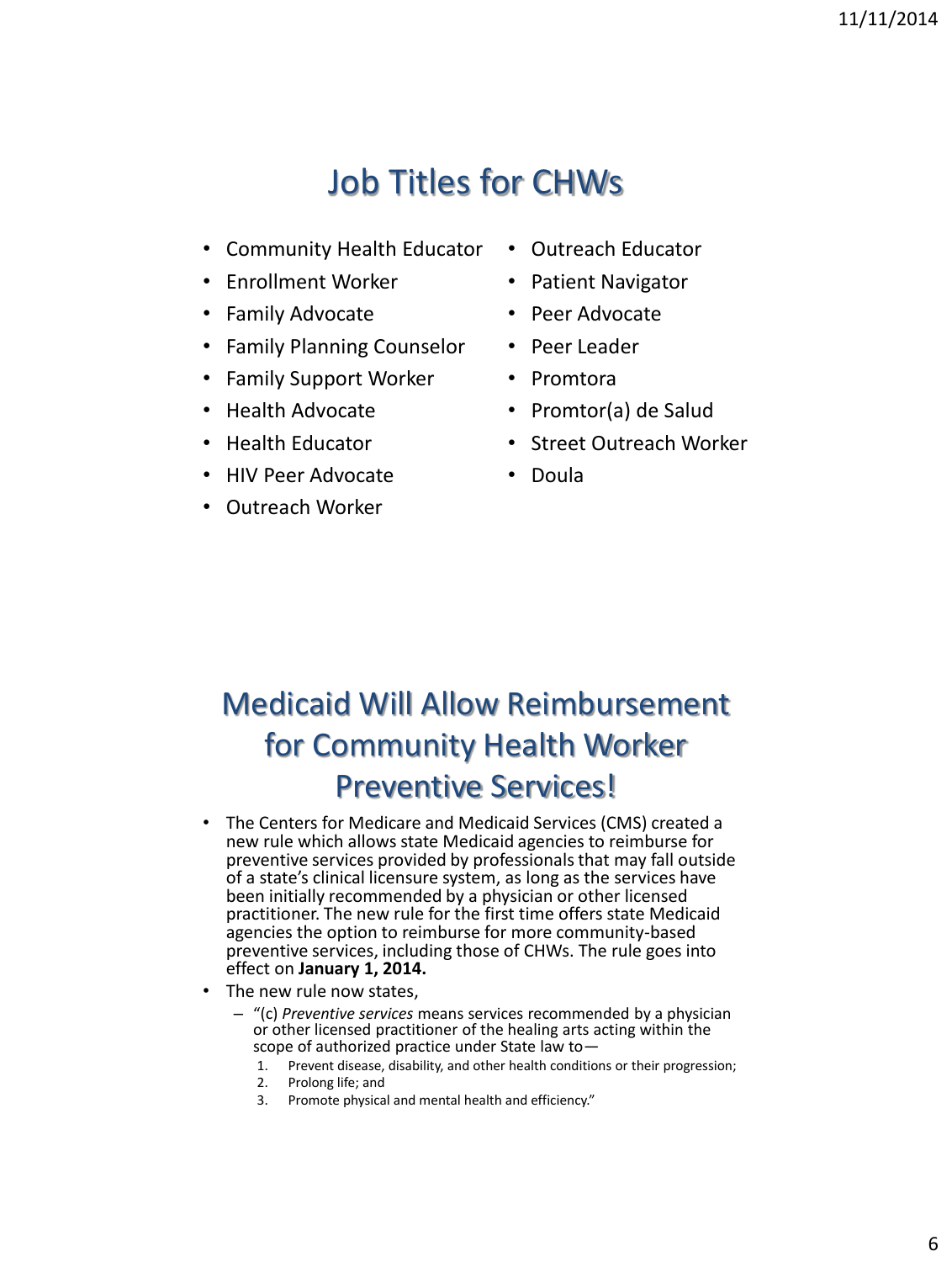# Supervisor of CHWs for Reimbursement

- Physicians
- Certified Nurse Practitioners
- Physician Assistants
- PhD Psychologists
- PsyD Psychologists
- Licensed Clinical Social Workers
- Licensed Professional Counselors
- Dentists
- Advanced Practice Nurses

## Appalachian States

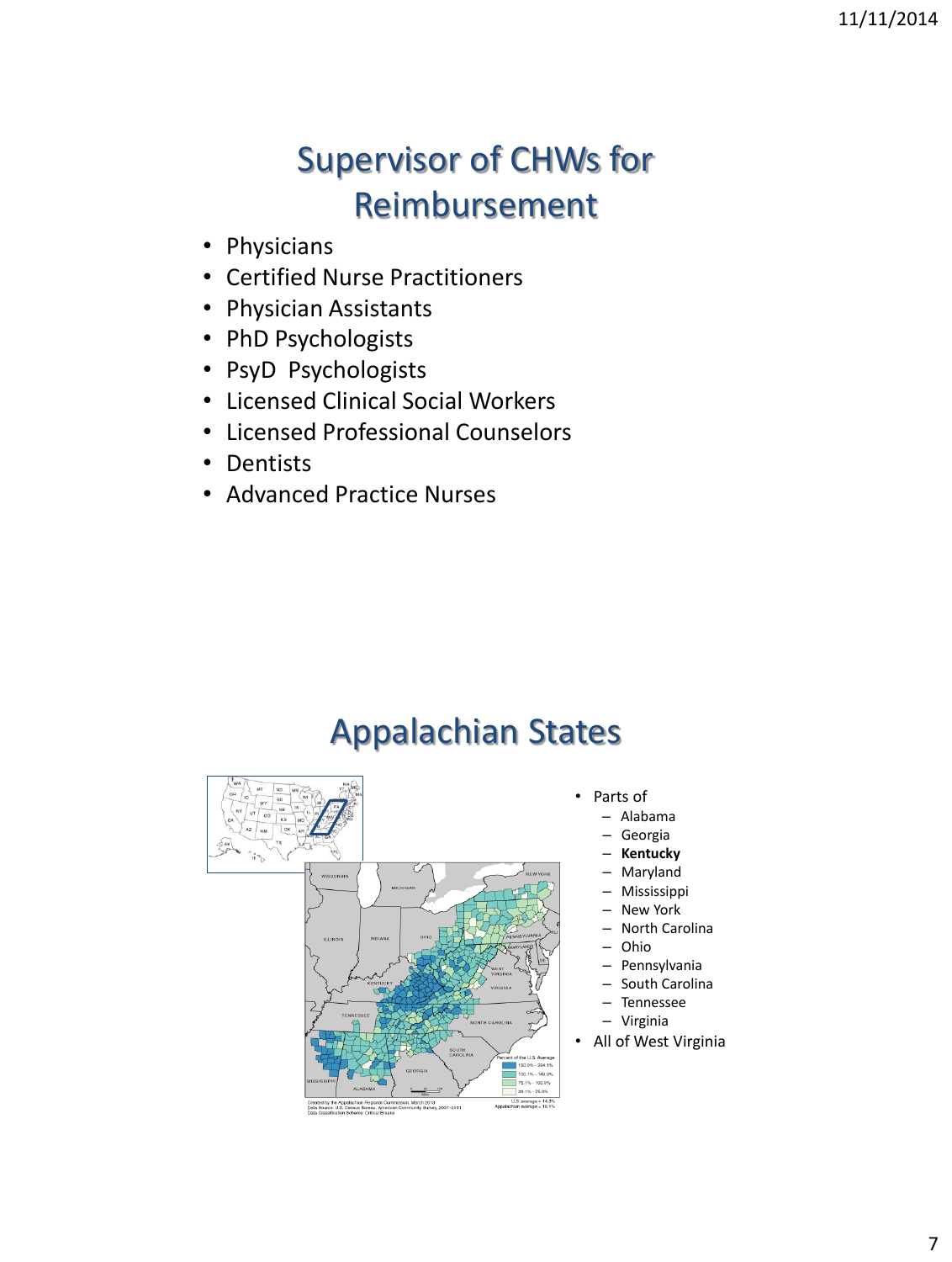## Appalachian States CHW Certification

#### **Kentucky**

- Kentucky Homeplace Training Certificate only
	- No state certification
	- State committee formed

#### **North Carolina**

- Community Health Worker Certificate
- Students who complete this certificate program are eligible to be certified by the Ohio Board of Nursing as Community Health Worker.

#### **Ohio**

• (CHW State Certification) Certified through the Ohio State Board of Nursing

## Appalachian States CHW Certification (continued)

#### **Tennessee**

• No training identified or certification required

#### **Virginia**

- Washington DC, Maryland and Virginia train and support CHW through the Institute for Public Health Innovation
- No certification only education

#### **West Virginia**

- §16-29H-9. Patient-centered medical homes.
- (3) *Community-Centered Medical Home Pilots*. -- This approach shall link primary care practices with community health teams which would grow out of the current structure in place for federally qualified health centers. The community health teams shall include social and mental health workers, nurse practitioners, care coordinators and community health workers.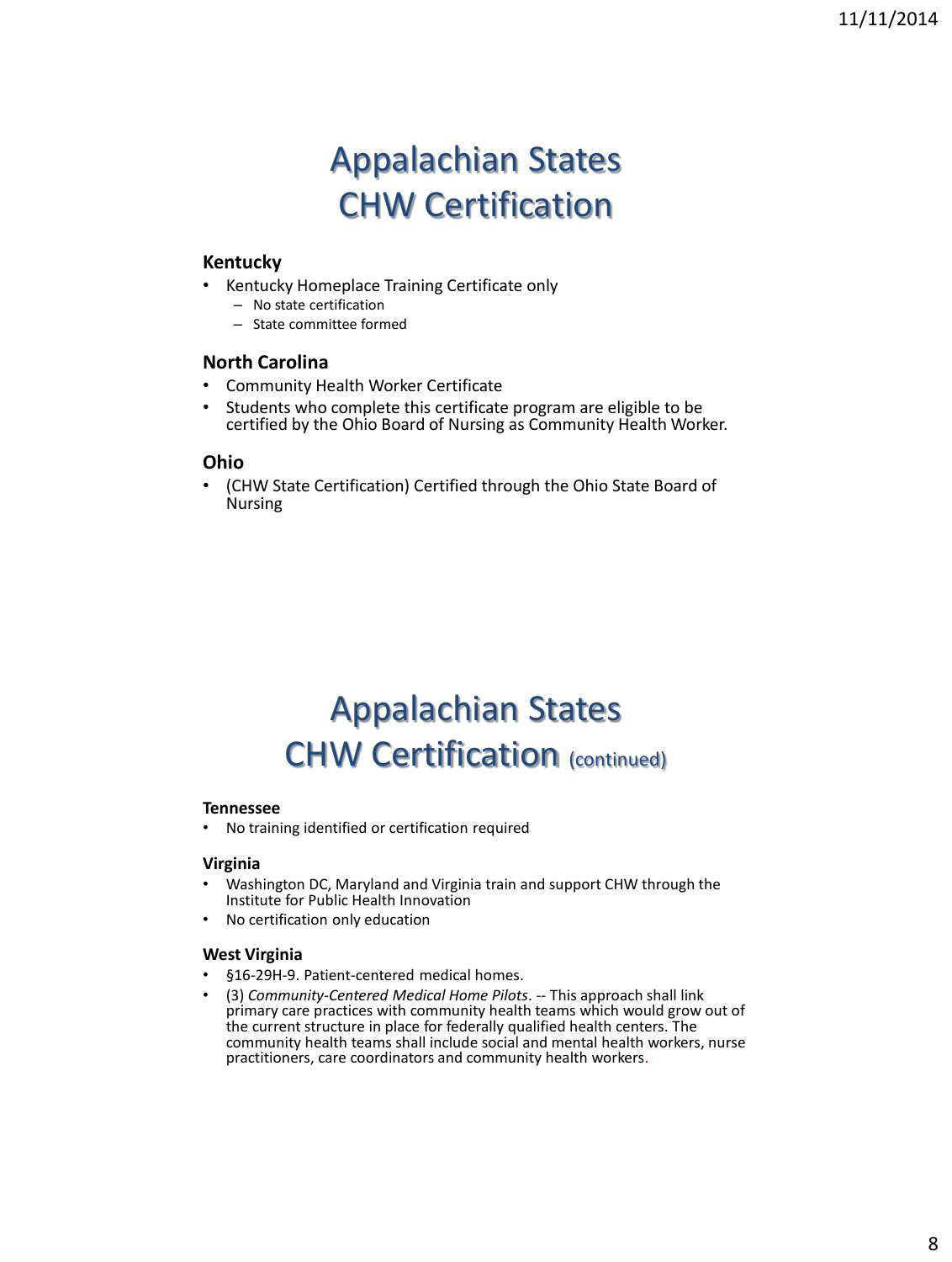# Traditional Funding

- Grants
- Line item budgets
- Demonstration projects
- **Non-sustainable**

# Sustaining CHWs Policy Change

- Financing mechanisms for sustainable employment
- Workforce Development
- Occupational regulations
- Standards/guidelines for publicly-funded CHW program evaluation and research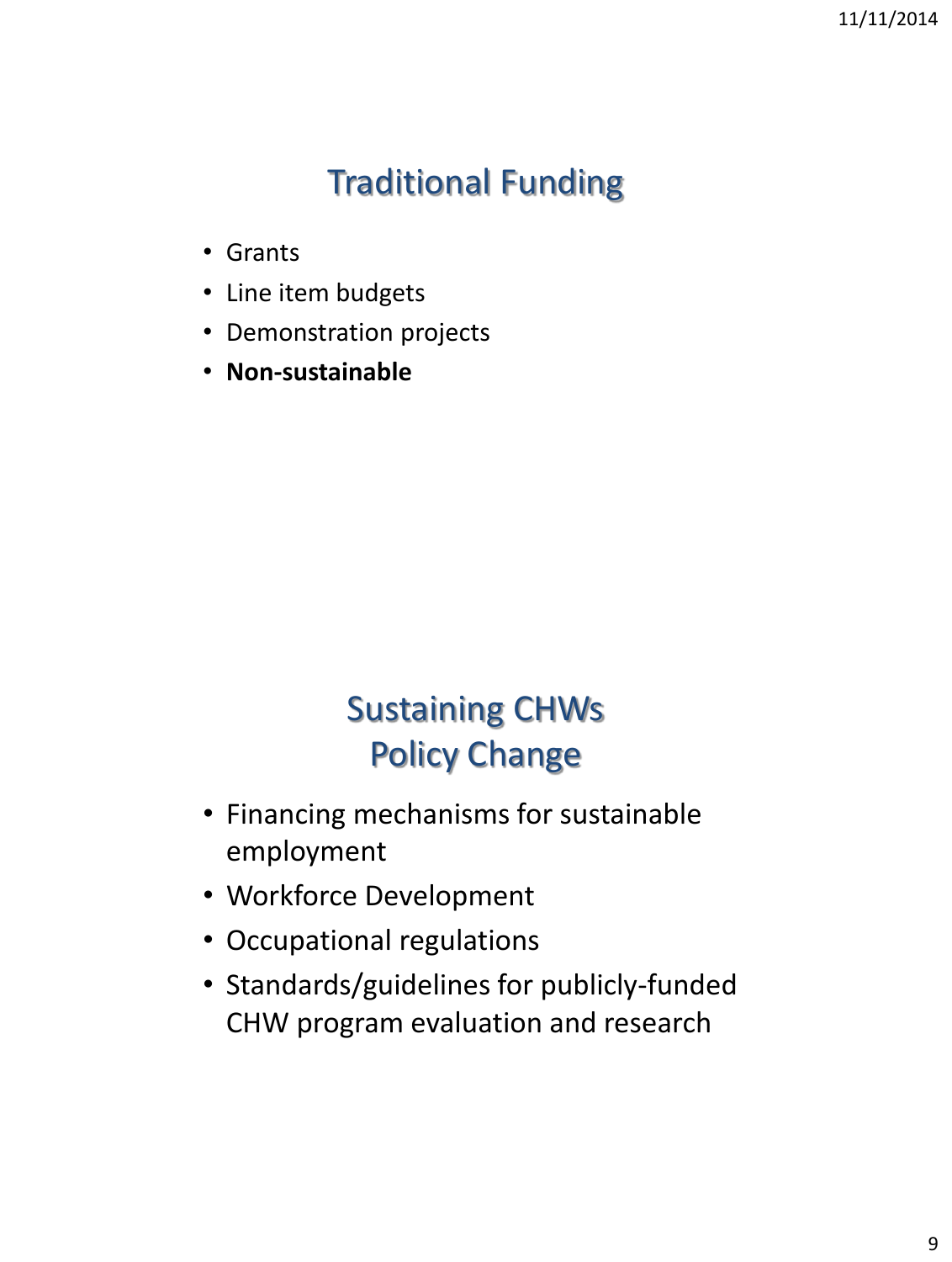### Kentucky's Statewide CHW Workgroup Proposed Core Competencies

- 1. Communication
- 2. Use of Public Health Concepts and Approaches
- 3. Organizational and Community Outreach
- 4. Advocacy and Community Capacity Building
- 5. Care Coordination and System Navigation
- 6. Health Coaching
- 7. Documentation, Reporting and Outcome Management
- 8. Legal, Ethical and Professional Conduct

### **CHW Scope of Practice**

- **1. Advocate for individual and community needs**
- **2. Navigate health and human services systems**
- **3. Bridge gaps through networking with communities and health/social service systems to remove barriers**
- **4. Care coordination**
- **5. Provide health education, preventive health promotion, health coaching and reinforcement**
- **6. Build individual and community capacity**
- **7. Competency-based training and credentialing program**
- **8. Developing a stable source of funding**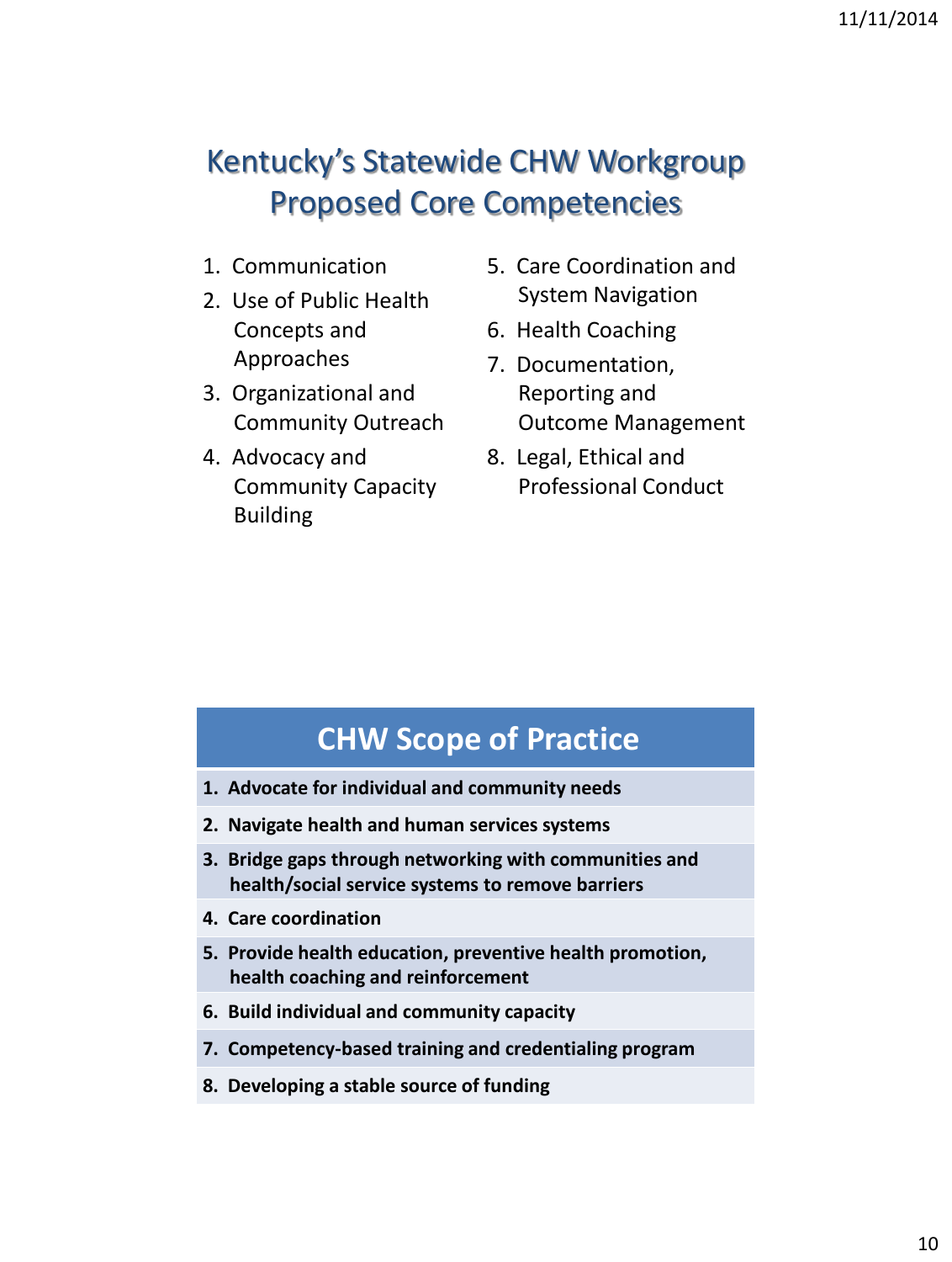### CHWs positively contribute towards achievement of the Triple AIM of Health Care

| <b>Improved Patient</b><br><b>Experience</b>                                                                                                                                                                                                                                                                                                                          | <b>Improved Population</b><br><b>Health</b>                                                                                                                                                                                                                                                                                                           | <b>Reducing Costs</b>                                                                                                                                                                                                                                                                                                                                                                                                       |
|-----------------------------------------------------------------------------------------------------------------------------------------------------------------------------------------------------------------------------------------------------------------------------------------------------------------------------------------------------------------------|-------------------------------------------------------------------------------------------------------------------------------------------------------------------------------------------------------------------------------------------------------------------------------------------------------------------------------------------------------|-----------------------------------------------------------------------------------------------------------------------------------------------------------------------------------------------------------------------------------------------------------------------------------------------------------------------------------------------------------------------------------------------------------------------------|
| <b>Effective connectors</b><br><b>Trusted members</b><br>Unusually close<br>$\bullet$<br>understanding of social<br>context of patient's lives<br>Understand risk behaviors<br>$\bullet$<br>Motivate to engage in risk<br>$\bullet$<br>management<br>Strengthen patient's lives<br>$\bullet$<br>Improve medication<br>adherence<br>Improve access and quality<br>care | Integral member of the<br>primary care team<br>Contribute to chronic<br>disease management<br>through ensuring<br>continuity of are,<br>coordination of care and<br>overall quality of care<br>Increase use of preventive<br>health services<br>Encourage self-care<br>Collect accurate patient<br>data and contribute to<br>community based research | Coaching patients on<br>$\bullet$<br>preventative health<br>behaviors<br><b>Reducing ER visits</b><br>$\bullet$<br>Reducing hospital<br>$\bullet$<br>admissions and<br>readmissions<br>Navigate and connect<br>$\bullet$<br>patients to community<br>based primary care<br>services<br>Enhancing health<br>$\bullet$<br>provider's understanding<br>of patient needs<br>Follow-up and<br>$\bullet$<br>appropriate referrals |
|                                                                                                                                                                                                                                                                                                                                                                       |                                                                                                                                                                                                                                                                                                                                                       |                                                                                                                                                                                                                                                                                                                                                                                                                             |

### Kentucky Homeplace Colon Cancer Project Featured on Healthy People 2020 Website

Kentucky Homeplace has been recognized by the U.S. Department of Health and Human Services' Healthy People 2020 initiative for their work to improve colorectal cancer screening rates.

Read more on the Sharing Library at Healthy People.gov <http://healthypeople.gov/2020/implement/sharinglibrary.aspx?StoryID=62&source=map>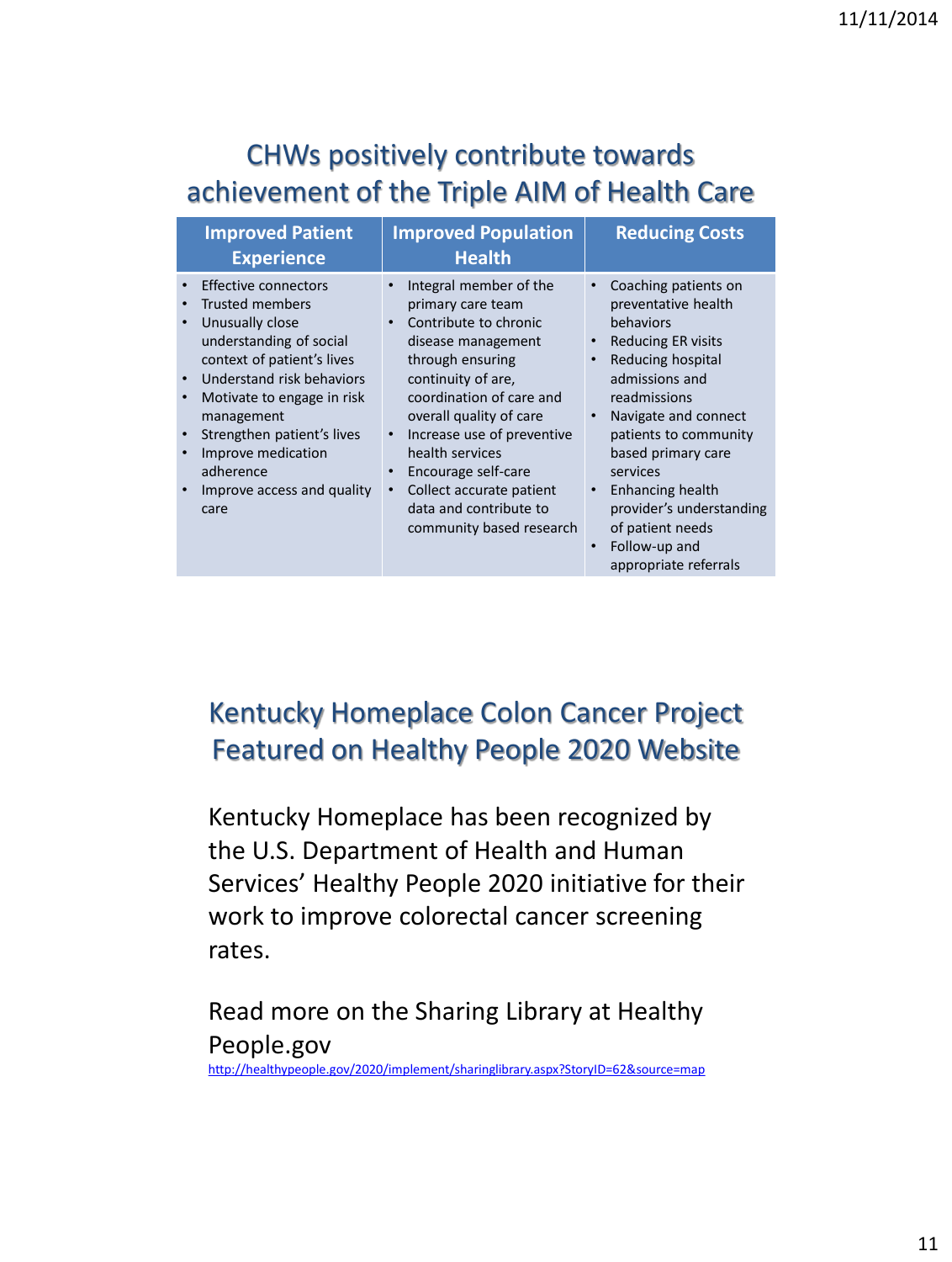## Health Impact Award Improving Diabetes Outcomes (I DO)





## **Conclusion**

- Community health workers (CHWs) play a significant role in reducing and/or managing chronic illnesses, reducing healthcare costs, and improving the overall health of the population
- Evidence gathered over the years makes it clear that support for, and development of, a CHW workforce is a wise investment
- At the federal level, CHWs are recognized as professional members of the health care workforce who effectively address social determinants of health and reduce health disparities (US Department of Health and Human Services)
- They are also specifically listed as important professionals on the health care team in the Affordable Care Act of 2010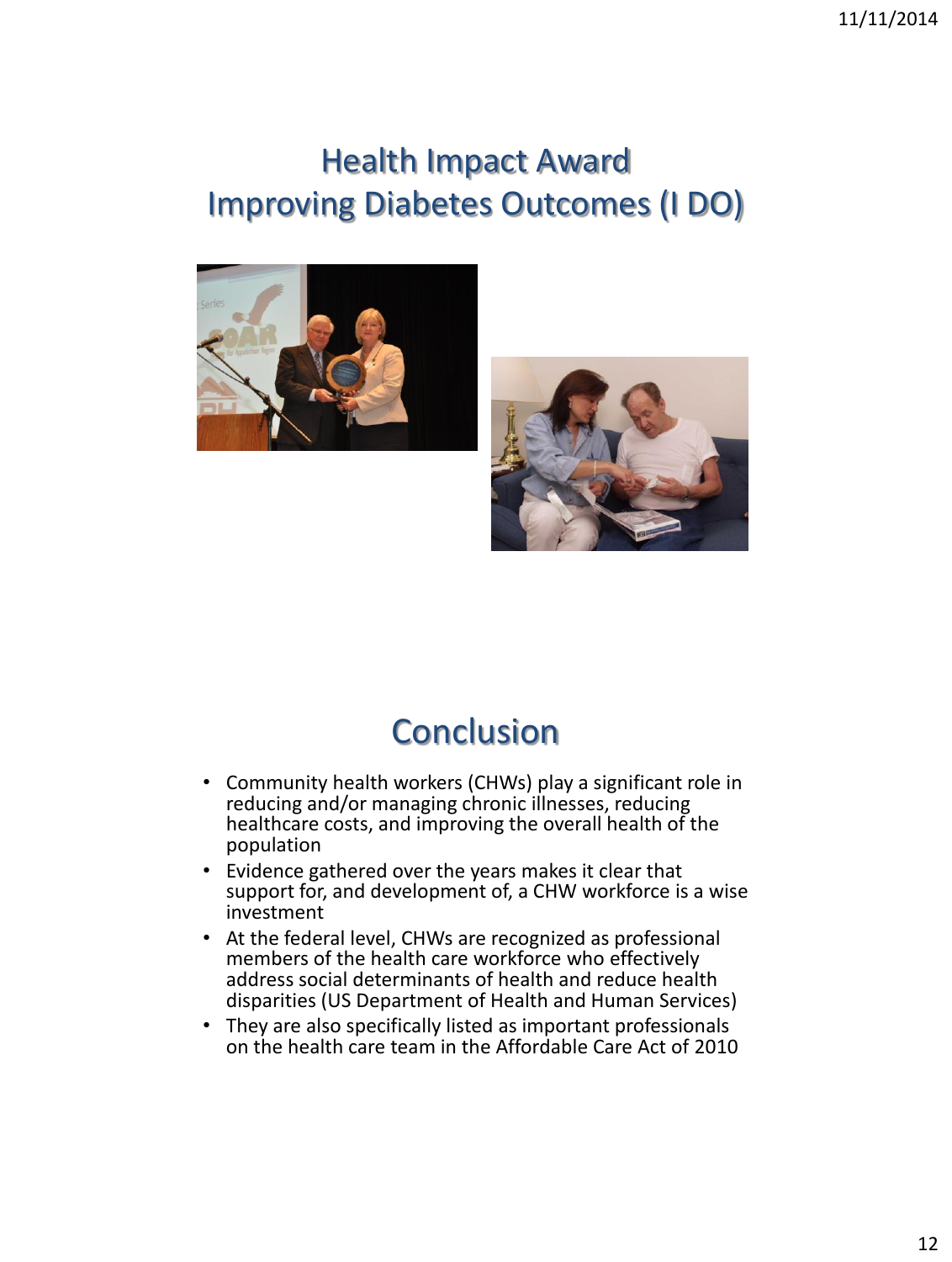### Save The Date

### CHWs – Public Health Bridging the Gap

# Carl Rush

December 8, 2014 9am – 4:30PM Clay Community Center Mt. Sterling, KY

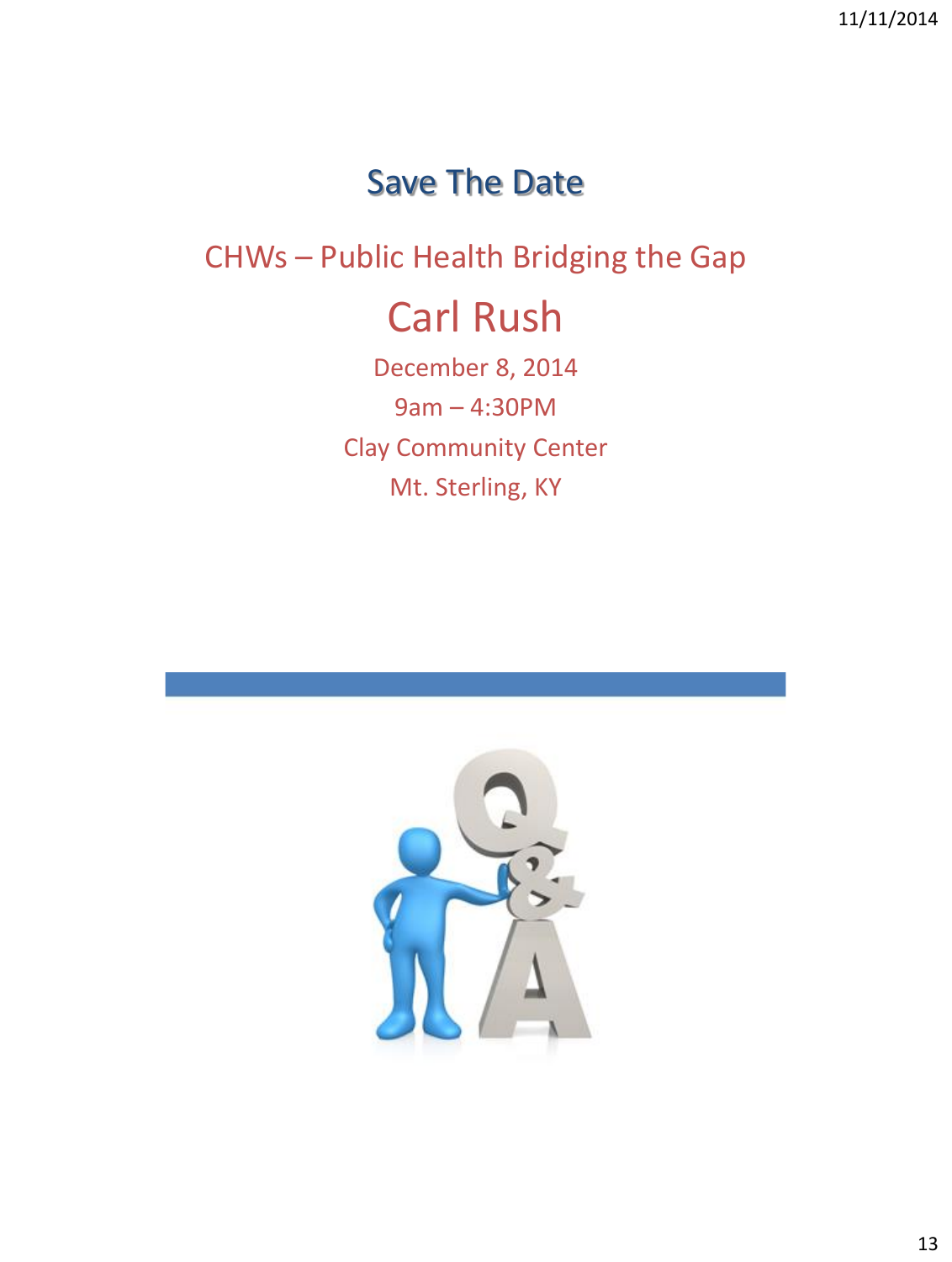### References

Appalachian Regional Commission, April 2011; Accessed April 11, 2012. Available at [www.arc.gov](http://www.arc.gov/)

Centers for Disease Control and Prevention (CDC). *Behavioral Risk Factor Surveillance System Survey Data*. Atlanta, Georgia: U.S. Department of Health and Human Services, Centers for Disease Control and Prevention, [2010].

Centers for Disease Control and Prevention, (CDC). (2011). *National Diabetes Fact Sheet, 2011: Facts on*  Diabetes, Atlanta, GA: Author, http://www.cd

Centers for Disease Control and Prevention, (CDC). (2011). *Promoting Policy and Systems Change to Expand Employment of Community Health Workers (CHWs),*  [http://www.cdc.gov/dhdsp/pubs/chw\\_elearning.htm](http://www.cdc.gov/dhdsp/pubs/chw_elearning.htm)

Goodwin K, Tobler L. Community health workers: expanding the scope of the health care delivery system. National Conference of State Legislatures. 2008, April; Available at [http://www.ncsl.org/print/health/CHWBrief.pdf.](http://www.ncsl.org/print/health/CHWBrief.pdf) , Accessed February 10, 2011.

Kentucky Diabetic Network (2008), Kentucky diabetes fact sheet. Retrieved on October 1, 2010 from, <http://www.kentuckydiabetes.net/>

Lawrence E. Barker, PhD, Karen A. Kirtland, PhD, Edward W. Gregg, PhD, Linda S. Geiss, MA, and Theodore J. Thompson, MS. Geographic distribution of diagnosed diabetes in the United States: a diabetes b. *American Journal of Preventive Medicine* 2011;40(4).

U.S. Department of Health & Human Services, Health Resources and Services Administration, Bureau of Health Professions. Community health worker national workforce study. March 2007; Accessed February 10, 2011. Available at <http://bhpr.hrsa.gov/healthworkforce/chw/>

### References

Behavioral Risk Factors Surveillance. 2012 Prevalence Datacenters for Disease Control and

Prevention. [http://apps.nccd.cdc.gov/brfss/page.asp?cat=XX&yr=20](http://apps.nccd.cdc.gov/brfss/page.asp?cat=XX&yr=2012&state=KY) 12&state=KY#XX

County Health Rankings. 2013. [http://www.countyhealthrankings.org/app/kentucky/2013/ra](http://www.countyhealthrankings.org/app/kentucky/2013/rankings/outcomes/overall/by-rank) nkings/outcomes/overall/by-rank

Kentucky Governor's Office [http://governor.ky.gov/healthierky/Documents/MedicaidExpansion](http://governor.ky.gov/healthierky/Documents/MedicaidExpansionCharts.pdf) Charts.pdf

Center of Excellence in Rural Health. Data Management System. Kentucky Homeplace Database.

Center of Excellence in Rural Health. Improving Diabetes Outcomes Studies ( I DO Phase I and I DO Phase II).